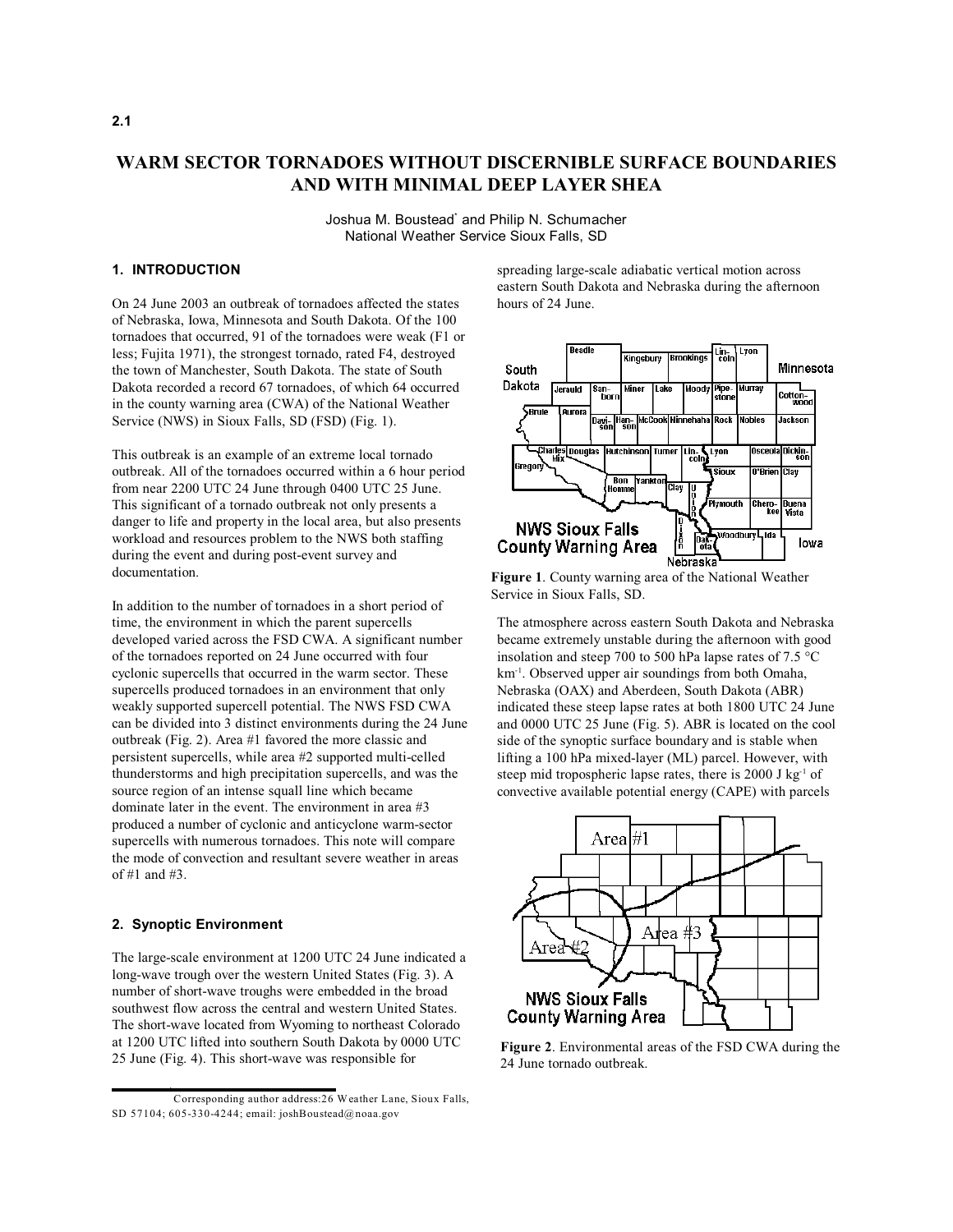

030624/1200

**Figure 3**. 1200 UTC 24 June subjective 500 hPa analysis. Thick dark contours are heights ever 30 meters and labeled ever 60 meters. Short-dashed light lines are temperatures in °C ever 2 °C and labeled ever 4 °C. Dotted line indicates position of short-wave trough.



**Figure 4**. Same as figure 3 for 0000 UTC 25 June.

lifted from 800 hPa at 0000 UTC. The OAX sounding is located within the warm sector of the surface cyclone. The amount of boundary layer deepening and lift from 1800 to 0000 UTC is visible when the soundings are compared. A parcel would lift without restraint to the level of free convection (LFC) with a surface temperature and dewpoint of 33 C and 21 C respectively. These surface conditions would yield a MLCAPE of 4300 J kg<sup>-1</sup> with near 0 J kg<sup>-1</sup> of convective inhibition (CIN). Thus the warm sector ahead of the surface cyclone and upper-level disturbance was unstable and only weakly capped as the temperatures across Nebraska and eastern South Dakota climbed into the 30 to 33 C range with surface dewpoint temperatures around 24 C.

Also visible in the observed soundings is the increased gradient in deep-layer shear from ABR to OAX. At OAX the boundary-layer (500 m) to 6 km (hereafter BL-6km) shear increased from  $16 \text{ ms}^{-1}$  at  $1800 \text{ UTC } 24$  June to  $18$  $\text{ms}^{-1}$  at 0000 UTC 25 June. The shear at ABR increased from 30 ms<sup>-1</sup> at 1800 UTC to 37 ms<sup>-1</sup> at 0000 UTC. This increased gradient was a response to a short-wave ridge that moved over eastern Nebraska during the afternoon, while the Wyoming shortwave moved into South Dakota. Using the Neligh, Nebraska (NLG) wind profiler, the velocity azimuthal display (VAD) wind profilers from North Platte, Nebraska (LBF) and FSD weather surveillance radar (WSR) 1988-Doppler (WSR-88D), as well as the 0000 UTC 25 June RUC analysis (not shown), the eastward extent of the  $15 \text{ ms}^{-1}$  BL-6km isoshear can be plotted. The  $15 \text{ ms}^{-1}$  isoshear extended from northeast Nebraska into southwest Minnesota (Fig. 6), which created a significant gradient in expected storm type and longevity across the FSD CWA. This gradient was responsible for the 3 modes of convection observed across the FSD CWA on 24 June.

#### **3. Mesoscale Environment**



A true mesoscale (Orlanski 1975) analysis cannot be conducted the on 24 June tornado outbreak due to an average of 95 km space between observation points across the FSD CWA. Nevertheless, with the help of satellite and radar data (not shown), a near mesoscale analysis can be performed. In addition, with the use of observed upper air soundings, the wind profiler network, VAD wind profilers, and model analysis

**Figure 5**. Observed upper air soundings from Omaha, NE (A) and Aberdeen, SD (B). Short-dashed line is the 1800 UTC 24 June sounding and the thick dark line is the 0000 UTC 25 June soudning. Wind position one is 1800 UTC and wind position two is 0000 UTC.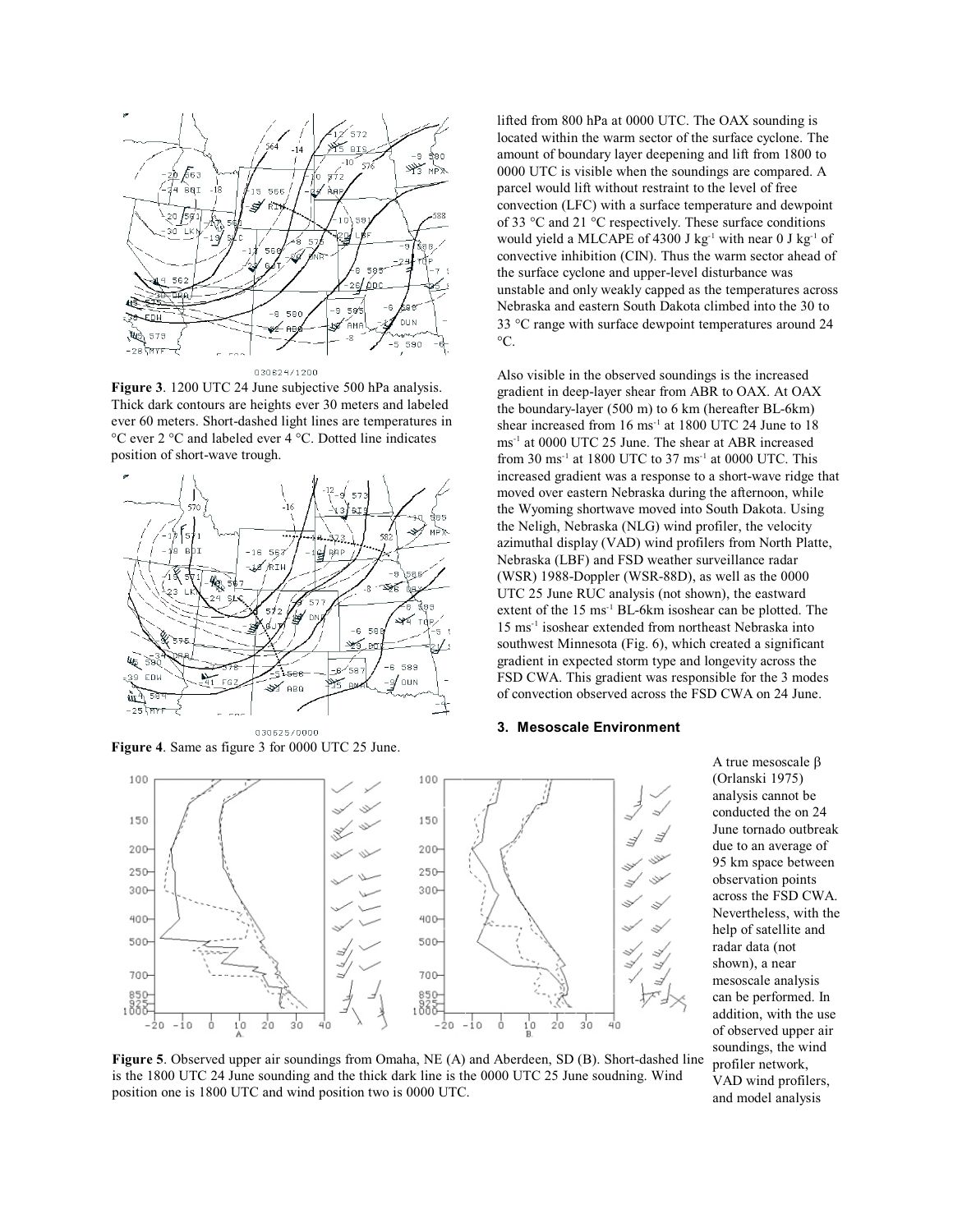

**Figure 6**. 0000 UTC 25 June subjective BL-6km isoshear analysis. Contours are in  $ms^{-1}$  ever 5  $ms^{-1}$  and labeled ever 10  $\text{ms}^{-1}$ .

fields, hodographs can be constructed to represent the 3 different sectors across the FSD CWA.

The 1800 UTC 24 June subjective surface analysis is presented in figure 7. The synoptic warm front extended from a surface low in Nebraska across southeast South Dakota into southwest Minnesota. A secondary warm front induced from



**Figure 7**. 1800 UTC subjective surface analysis. Thick contour are isobars measured ever 1 hPa and labeled ever 2 hPa. Station plots temperature and dewpoint are in °C. Wind barbs are in ms<sup>-1</sup> with a short-barb being 5 ms<sup>-1</sup> and a long barb being  $10 \text{ ms}^{-1}$ .

nocturnal convection extended across eastern Nebraska and western Iowa. By 2100 UTC (Fig. 8) the surface low had lifted into southeast South Dakota in response to the advance of the Wyoming short-wave. The warm sector had quickly recovered from the nocturnal convection with the southern warm front losing definition in the deep warm air advection (WAA) regime. At 0000 UTC 25 June the surface low was located over southeast South Dakota with the synoptic warm front extending from the low into central Minnesota (Fig. 9). The majority of the FSD CWA was now in the warm sector of the surface cyclone. The evolution of the surface analyses



**Figure 8**. Same as figure 7 for 2100 UTC 24 June.



**Figure 9**. Same as figure 7 for 0000 UTC 25 June.

indicated that as the Wyoming short-wave approached, WAA allowed for quick recovery of the warm sector. By 2100 UTC there appears to be a lack of discernible surface boundaries across the warm-sector, and this is also supported by radar and satellite imagery (not shown).

Figure 10 is a hodograph constructed in area #1 at 0000 UTC 24 June. This hodograph indicated a number of characteristics that have been identified as favorable for potential supercell and tornadogenesis. Rasmussen and Blanchard (1998) published a baseline climatology of severe weather parameters which can help forecasters anticipate the mode of convection and potential for tornadoes. The BL-6km shear in figure 10 indicates a strong potential for supercell thunderstorms. Later research by Rasmussen (2003) indicated that storm-relative helicity (SRH; Davies-Jones et al. 1990) integrated in the lowest 1 km is a good indicator of tornadic supercells. The SRH computed for the 0 to 1 km layer in area #1 was  $140 \text{ m}^2\text{s}^{-2}$ , which is above the 50<sup>th</sup> percentile found in the Rasmussen study. The combination of strong deep-layer shear, strong low-level SRH and sufficient instability led to the development of classic supercells and associated strong tornadoes in this area.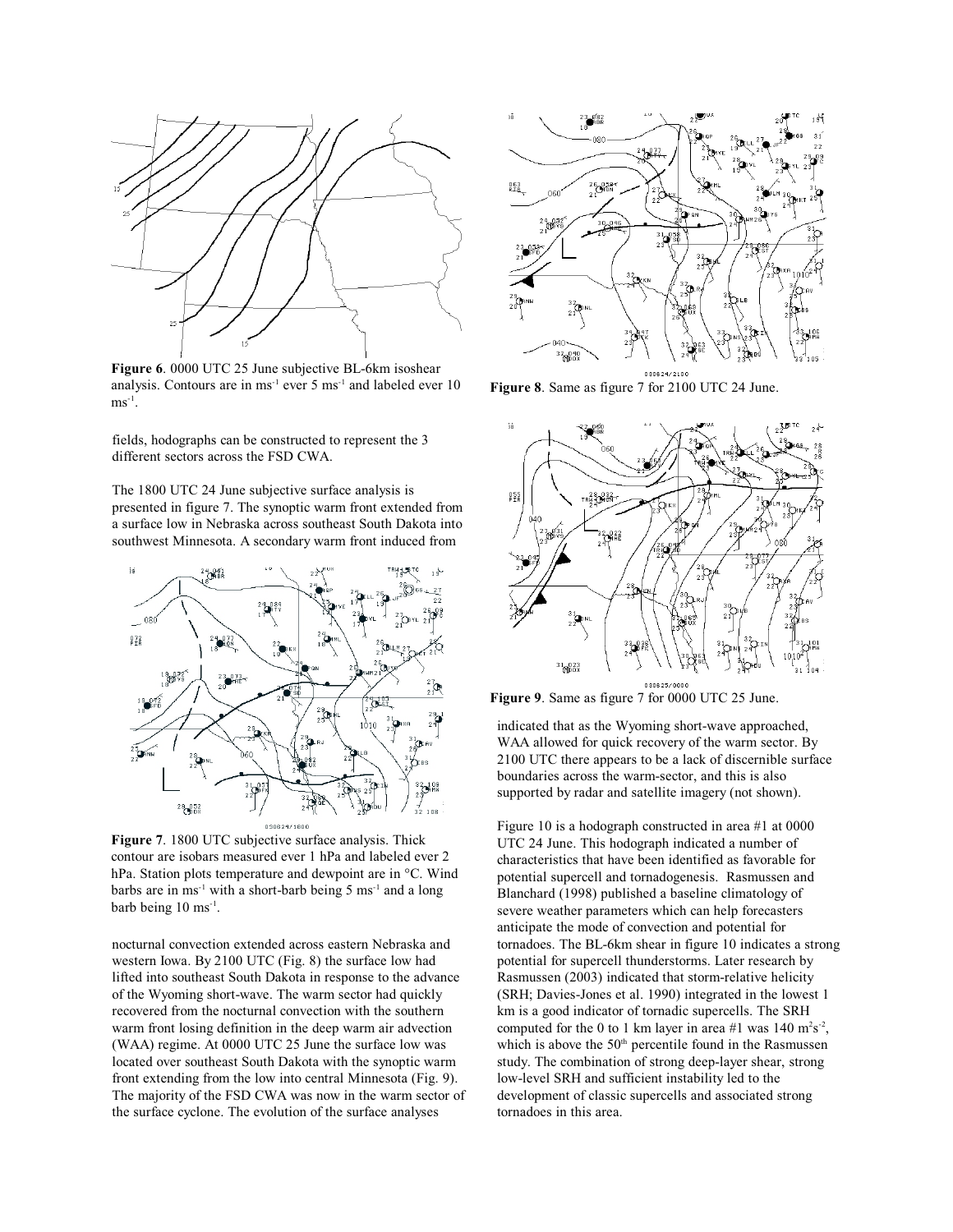Figure 11 is the hodograph from area #2 of the FSD CWA. In this area, four cyclonic supercells were responsible for 31 of the total tornadoes with two of these tornadoes reaching F2 strength. BL-6km shear for this sounding is  $16 \text{ ms}^{-1}$ , with a significant portion of this shear associated with mid-level directional shear. Thunderstorms that developed in this region were able to develop a mid-level mesocyclone but were relatively short-lived with no supercell lasting longer than 1 hour.

Although the BL-6km shear indicates some supercell potential, there is a lack of directional shear in the lowest 1 km of the hodograph. SRH integrated in the lowest 1 km computed with storm motion is only 9  $m<sup>2</sup>s<sup>-2</sup>$ . This is well below the  $25<sup>th</sup>$  percentile that Rasmussen indicated in 2003. As indicated in the subjective surface analysis, there also appeared to be a lack of discernable surface boundaries with which thunderstorms could interact to increase the low-level SRH. This has been shown to be helpful in situations there is



**Figure 10**. 0000 UTC hodograph from area #1 of the FSD CWA. Wind is in  $ms^{-1}$ .

a lack of very strong ambient shear (Markowski et al. 1998). It appears these short-lived supercells were able to produce a significant number of tornadoes, with two being in the strong category (F2), by a combination of significant speed shear in the lowest 2 km and a significant amount of instability in the lowest 3 km. The amount of speed shear in the lowest 2 km of the hodograph in area  $#3$  is 13 ms<sup>-1</sup>. The quantity of speed shear significantly increases after 0000 UTC 25 June as the nocturnal plains low-level jet developed. A RUC analysis sounding at 0000 UTC from area #2 indicates near 135 J kg<sup>-1</sup> of CAPE, which is above the  $75<sup>th</sup>$  percentile found in the Rasmussen (1998) study to be supportive of tornadic supercells. The combination of the thunderstorms remaining surface-based as the low-level jet increased and the degree of lower level instability led to the ability of the supercells in this area to produce tornadoes, even with a lack of discernable low-level boundaries.



**Figure 11**. Same as figure 10 for area #3 of the FSD CWA.

#### **4. Conclusion**

The tornado outbreak on 24 June 2004 is important for a number of reasons. First, this is a case of an extreme local outbreak with a significant number of tornadoes. This amount of severe weather in a local WFO CWA can be difficult to handle during and after the event. Second, there appears to be a large number of tornadoes that occurred in the warm sector with a lack of strong BL-6km shear and no discernable surface boundaries. Finally, this presents a significant forecast challenge to local and national forecasters to anticipate such an event.

On 24 June 2004 supercells developed in an environment that was not supportive of long-lived supercells with strong

tornadoes. These supercells produced a significant amount of the tornadoes on 24 June, with two of the tornadoes reaching F2 strength. The anticipation of environments that can produce this type of supercell is not well understood. There appeared to be sufficient lower level instability and speed shear in the lowest 3 and 2 km respectively to overcome the lack of significant SRH in the 0 to 1 km layer. Thus the short-lived supercells also were able to produce tornadoes without discernable surface boundaries. Thus in the warm season, when extreme instability is expected, it is important to also anticipate if warm sector thunderstorms will be able to ingest surface parcels once insolation decreases and the nocturnal low-level jet increases and the low-level speed shear increases significantly.

During the 24 June event there were 3 distinct environments in which thunderstorms were developing in the FSD CWA. Each individual warning forecaster needed to be award of how the environment in their area is evolving, and how this affects the mode of convection and resultant severe weather that could expected. This